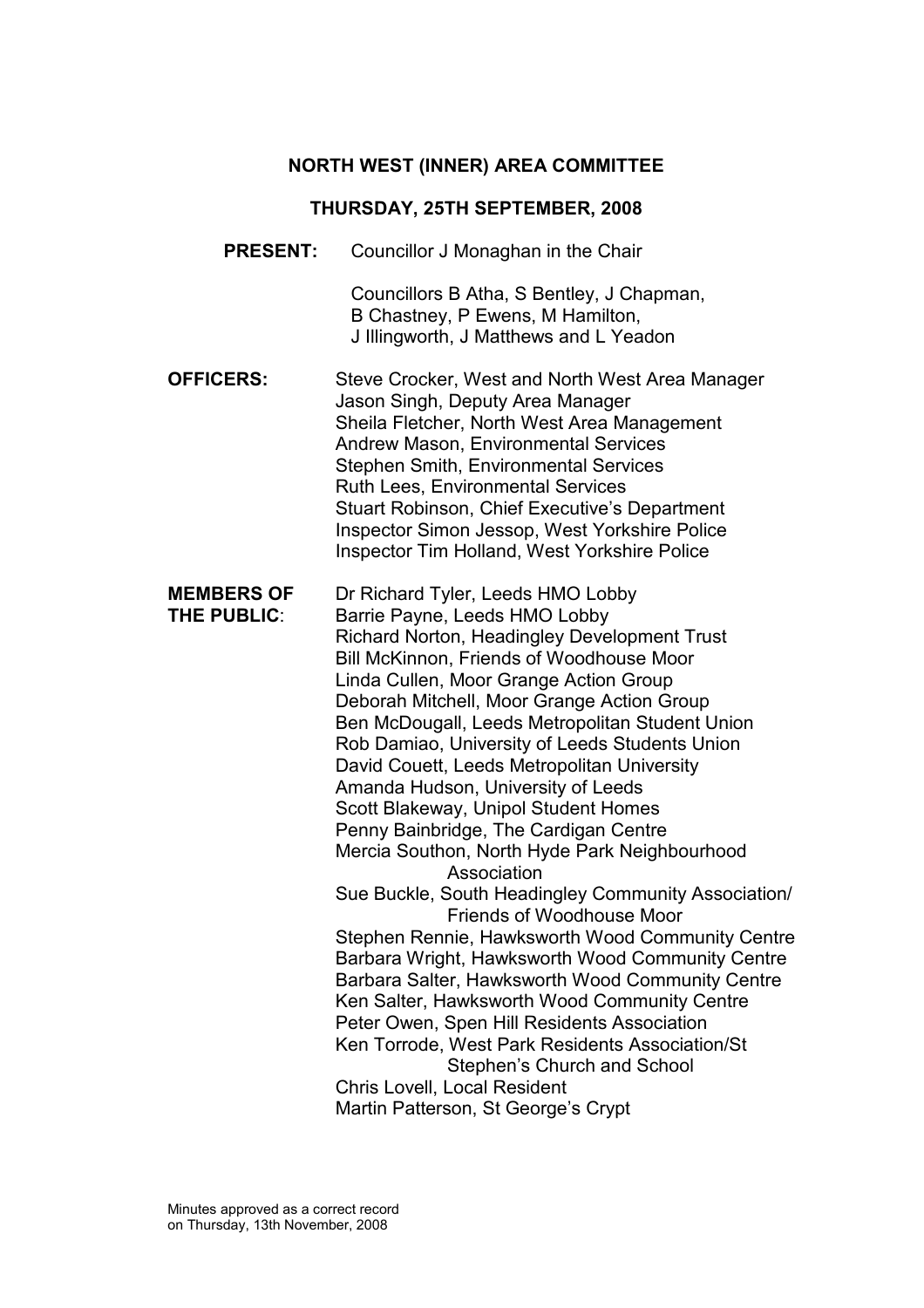#### 23 Chair's Opening Remarks

The Chair welcomed everyone to the September meeting of the North West (Inner) Area Committee held at Hawksworth Wood Primary School, Cragside Walk, Leeds 5.

#### 24 Declarations of Interest

The following personal declarations were made:-

- Councillor J Chapman in her capacity as a Director of West/North West Homes ALMO (Agenda Item 9) (Minute 30 refers)
- Councillor J Illingworth in his capacity as a Member on the ALMO Inner North West Area Panel (Agenda Item 9) (Minute 30 refers)
- Councillor J Illingworth in his capacity as an unpaid Director of Leeds Organic Growers in relation to the collection and composting of green garden waste (Agenda Item 13) (Minute 34 refers)
- Councillor M Hamilton in his capacity as an employee of the University of Leeds (Agenda Item 14) (Minute 35 refers)
- Councillor J Illingworth in his capacity as an employee of the University of Leeds (Agenda Item 14) (Minute 35 refers)
- Councillor J Illingworth in view of his wife's capacity as Chair of the Bethel Elderly Day Centre Management Committee (Agenda Item 15) (Minute 36 refers)

#### 25 Apologies for Absence

Apologies for absence were received on behalf of Councillor K Hussain and Councillor L Rhodes-Clayton.

A number of apologies received from West Yorkshire Police and members of the public were also read out at the meeting.

#### 26 Open Forum

In accordance with paragraphs 6.24 and 6.25 of the Area Committee Procedure Rules, the Chair allowed members of the public to make representations or ask questions on matters within the terms of reference of the Area Committee.

#### (a) Proposed Disposal of the West Park Centre etc

 Linda Cullen, Moor Grange Action Group raised her concerns about the proposed disposal of the West Park Centre and requested the Area Committee to delay the disposal until public consultation had taken place.

 Bill McKinnon, Friends of Woodhouse Moor also raised his continuing concerns about the future of the Abbey Grange playing fields which were noted and acknowledged by the Area Committee.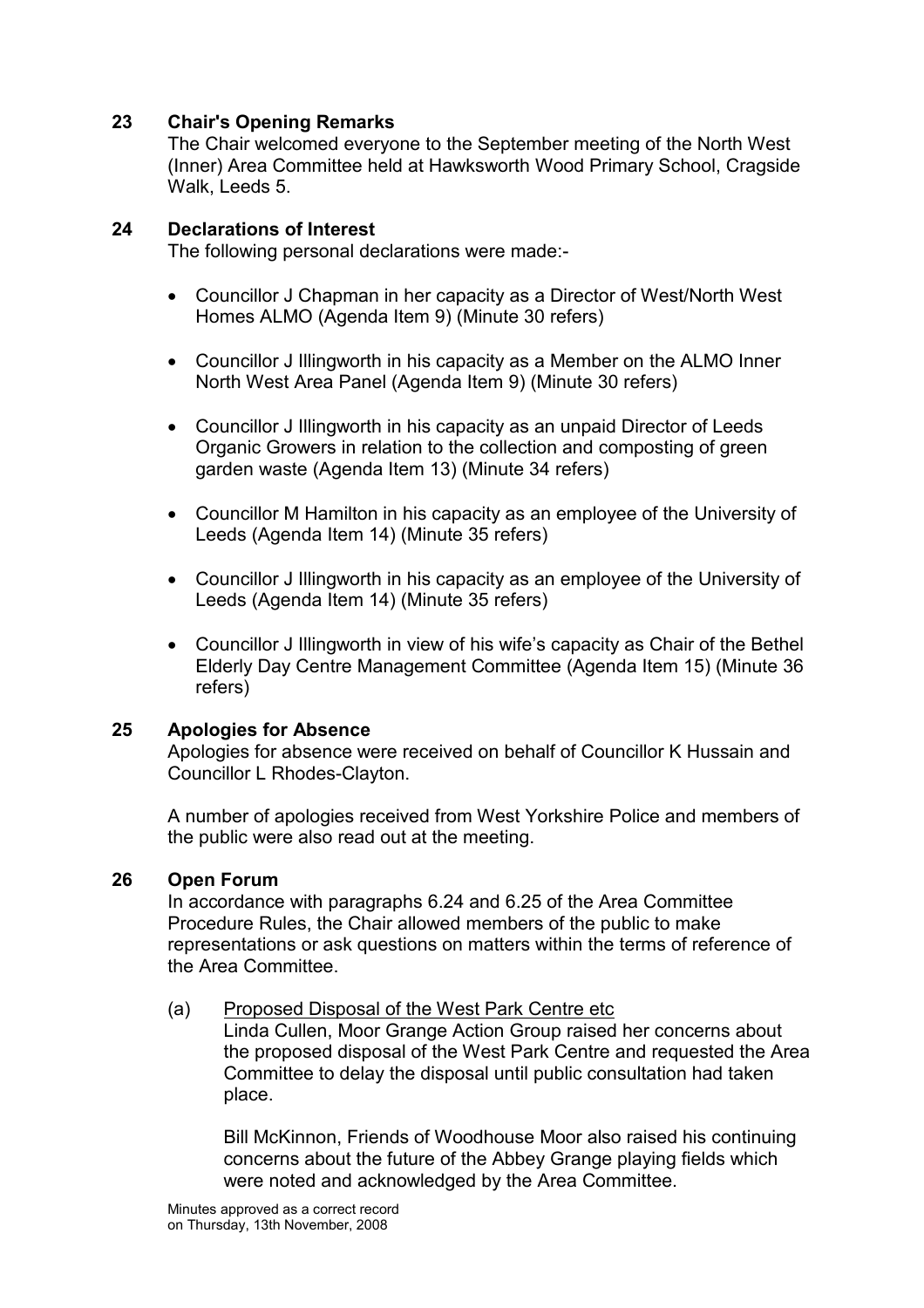Peter Owen, Spen Hill Residents Association updated the meeting on the current position in relation to the negotiations by Wades Charity regarding West Park playing fields.

 Following a brief discussion, it was moved by Councillor B Atha and seconded by Councillor L Yeadon that the proposed disposal of the West Park Centre be not supported, but to retain the building as an arts centre.

 An amendment was moved by Councillor P Ewens and seconded by Councillor M Hamilton that this matter be deferred until the November meeting to enable the Area Committee to receive a report on the full facts of this proposal.

The amendment was voted upon and carried.

 In relation to the West Park playing fields issue, Sheila Fletcher, North West Area Management agreed to investigate the matter further and at the request of the meeting to write to the Diocese conveying this Committee's opposition to the selling off of the site.

#### (b) HMO Licensing in the Area of Housing Mix

 Dr Richard Tyler, Leeds HMO Lobby referred to the meeting held on 14<sup>th</sup> August 2008 of the Leeds Shared Housing Group to discuss issues around additional HMO licensing. It was reported that the group had agreed that there was a general agreement from those present that the Inner North West Area was not a priority for consideration as a Mixed Community Area and that hence additional licensing was currently not a priority for the NW Inner area.

 Dr Tyler stated that he was not present at the meeting, that there was no representation from the Headingley ward and he did not support the resolution of the Shared Housing Group and argued in favour of Additional HMO Licensing.

 In concluding, on behalf of Leeds HMO Lobby, he requested that the Area Committee should return to the matter, through its Housing Strategy Group.

Following a brief discussion, the Committee agreed to address this issue at a forthcoming meeting of the Housing Strategy Group.

(Councillor J Chapman joined the meeting at 7.20pm during discussions of the item regarding the proposed disposal of the West Park Centre)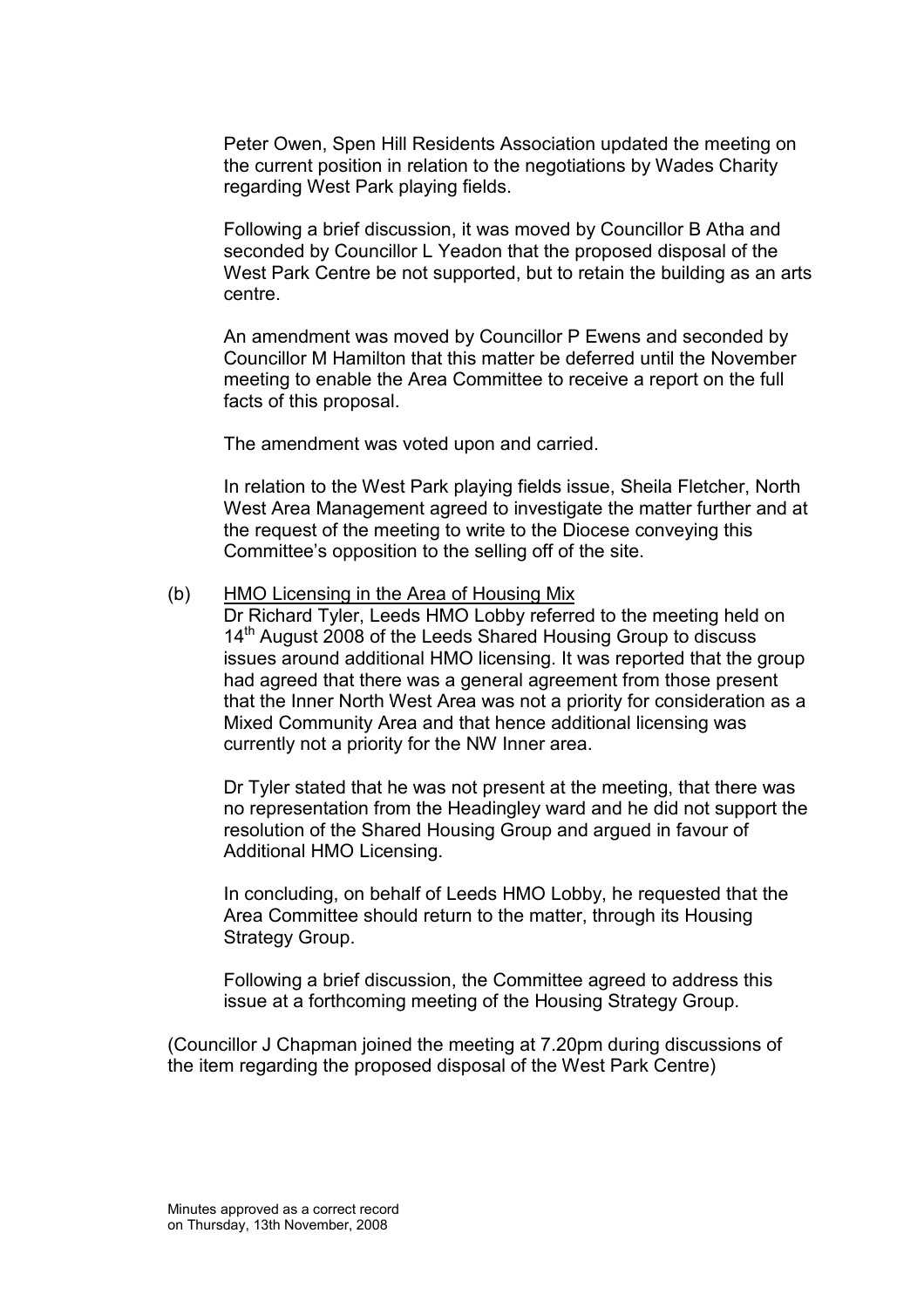## 27 Minutes of the Previous Meetings RESOLVED –

- (a) That the minutes of the meeting held on  $3<sup>rd</sup>$  July 2008 and  $31<sup>st</sup>$  July 2008 be approved as a correct record.
- (b) That the update on matters arising from the previous minutes be noted.

## 28 Matters Arising from the Minutes

- (a) Section 106 Planning Agreements (Minute 8(a) refers) Dr Richard Tyler, Leeds HMO Lobby informed the meeting that the Council were due to publish a Supplementary Planning Document on 29<sup>th</sup> September 2008. The Committee noted that there would be a six week consultation period and Dr Tyler urged Members to respond to the proposal to seek off-site provision of affordable housing.
- (b) Woodhouse Moor Proposed Bus Lane (Minute 8(b) refers) The Chair informed the meeting that he had received a reply from the Transport Strategy Department regarding plans for a proposed bus lane on Woodhouse Moor.

 Following a brief discussion, it was agreed to discuss this issue at the next meeting of the Transport Sub Group, together with issues relating to the A65 as suggested by Councillor J Illingworth.

(c) Area Delivery Plan 2008/11 (Minute 20 refers) Dr Richard Tyler, Leeds HMO Lobby referred to the above issue and enquired why the document had not been circulated to interested parties.

 Sheila Fletcher, North West Area Management responded and informed the meeting that following an Area Delivery Plan Member working group, amendments had been made to the document which would then be circulated to the Chair for his approval. Following this, the Area Delivery Plan would be circulated to Members and interested parties.

(d) Future Plans for Partnership Working (Minute 21 refers) Dr Richard Tyler, Leeds HMO Lobby made reference to the Ward Forums and Area Committee Sub Groups and enquired why the Housing Strategy Group, Central Headingley Strategy Group and Private Rented Sector Strategy Group were omitted from the report.

 Sheila Fletcher, North West Area Management responded and agreed to investigate the matter further with a report back at the next meeting in November 2008 on progress.

## 29 Area Committee Roles for 2008/09

The Director of Environment and Neighbourhoods submitted a report presenting the Area Committee with details of their area function schedules and roles in relation to these service areas for 2008/09.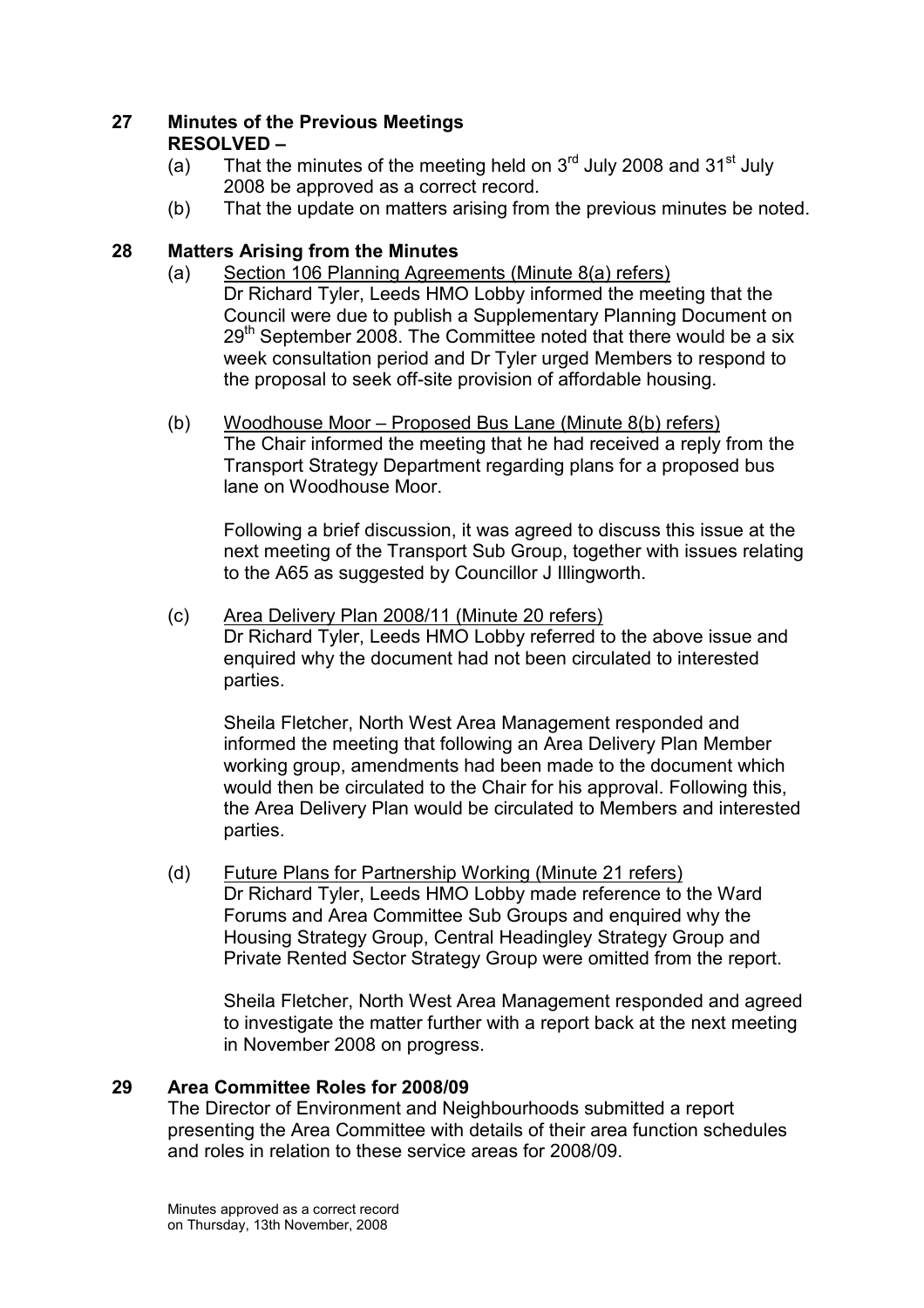Appended to the report was a copy of the following document for the information/comment of the meeting;-

'Area Committee Roles for 2008/09 – Report of the Director of Environment and Neighbourhoods – Executive Board –  $16<sup>th</sup>$  July 2008'

Steve Crocker, West and North West Area Manager presented the report and responded to Members' queries and comments.

Discussion ensued on the contents of the report and appendices.

In summary, specific reference was made to the following issues:-

- that departmental representatives should be invited to Area Committee meetings to ensure monitoring of activity
- that the Area Committee should undertake a review of delegated community centres to ensure that they meet the local needs
- that wherever possible, future presentations to the Area Committee should be staggered to compensate for additional workloads etc.

RESOLVED – That the contents of the report and appendices be noted.

#### 30 Area Partnerships Arrangements

The Director of Environment and Neighbourhoods submitted a report with a view to clarifying proposals for partnership arrangements that were presented at the Special Area Committee meeting on 31<sup>st</sup> July 2008. Members were also requested to confirm their agreement for representatives to those partnership groups outlined in the report.

Sheila Fletcher, North West Area Management presented the report and responded to Members' queries and comments.

Discussion ensued on the contents of the report.

Specific reference was made to the concerns expressed that the Health and Well-Being partnership had not yet been established as partnership arrangements were currently being worked up with the Primary Care Trust.

#### RESOLVED -

- (a) That the contents of the report be noted.
- (b) That this Committee confirms their agreement for representations to the partnership groups as outlined in paragraph 7 of the report and subject to corporate approval through the Member Management **Committee.**

#### 31 Headingley Primary School

The Director of Environment and Neighbourhoods submitted a report on progress in relation to Headingley Primary School.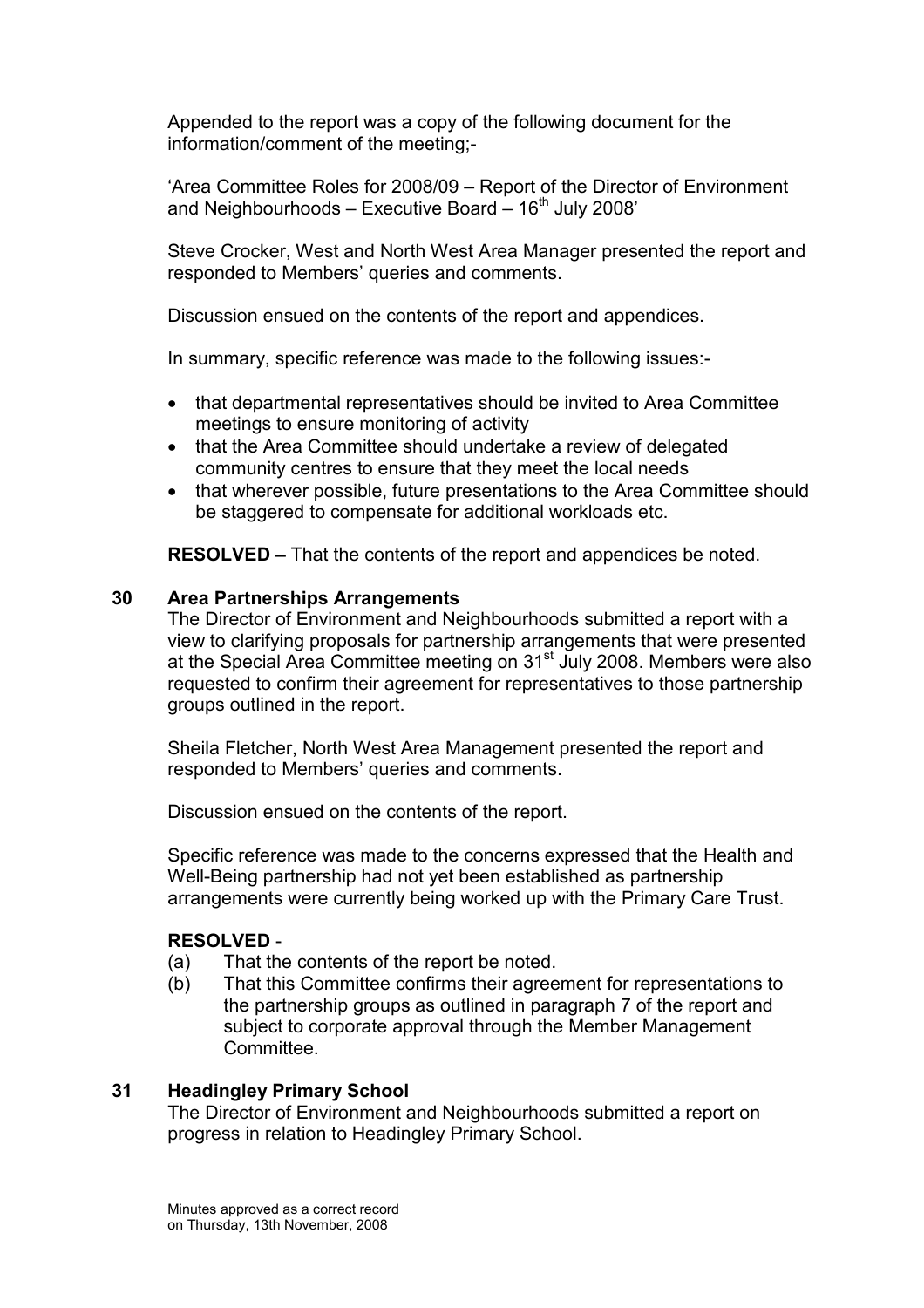Sheila Fletcher, North West Area Management presented the report and responded to Members' queries and comments.

Discussion ensued on the contents of the report.

Specific reference was made to the consultation undertaken on proposals to transfer funding allocated to the Town and District Centre Regeneration Scheme to Headingley Development Trust.

It was reported that initial analysis had indicated approximately 10-1 in favour of the transfer to fund Headingley Development Trust's proposals to develop the former primary school and the Area Committee's support for this was now required.

#### RESOLVED –

- (a) That the contents of the report be noted.
- (b) That this Committee supports the transfer of funding allocated to Headingley under the Town and District Centre Regeneration Scheme to fund the proposed redevelopment of the former Headingley Primary School.
- 32 Hyde Park and Woodhouse Designated Public Places Order Update Referring to Minute 11 of the meeting held on 3<sup>rd</sup> July 2008, the Director of Environment and Neighbourhoods submitted a report on progress in relation to the Hyde Park and Woodhouse Designated Public Places Order.

Jason Singh, Deputy Area Manager, presented the report and responded to Members' queries and comments.

At the request of the Chair, Martin Patterson from St George's Crypt was also in attendance.

Detailed discussion ensued on the contents of the report.

In summary, specific reference was made to the following issues:-

- clarification of the timing and impact on Woodhouse Moor with the need for a baseline to be established to move the process forward and to include evidence in presented to Licensing Committee
- the need for the DPPO to cover Woodhouse Moor and surrounding greenspaces and for further work to be undertaken with West Yorkshire Police to establish boundaries
- clarification of the temporary relocation of St George's Crypt, should the DPPO be temporary or permanent (The Deputy Area Manager responded and stated that the legislation required a DPPO to be formally cancelled, rather than to be set up temporarily)

## RESOLVED –

(a) That the contents of the report and appendices be noted.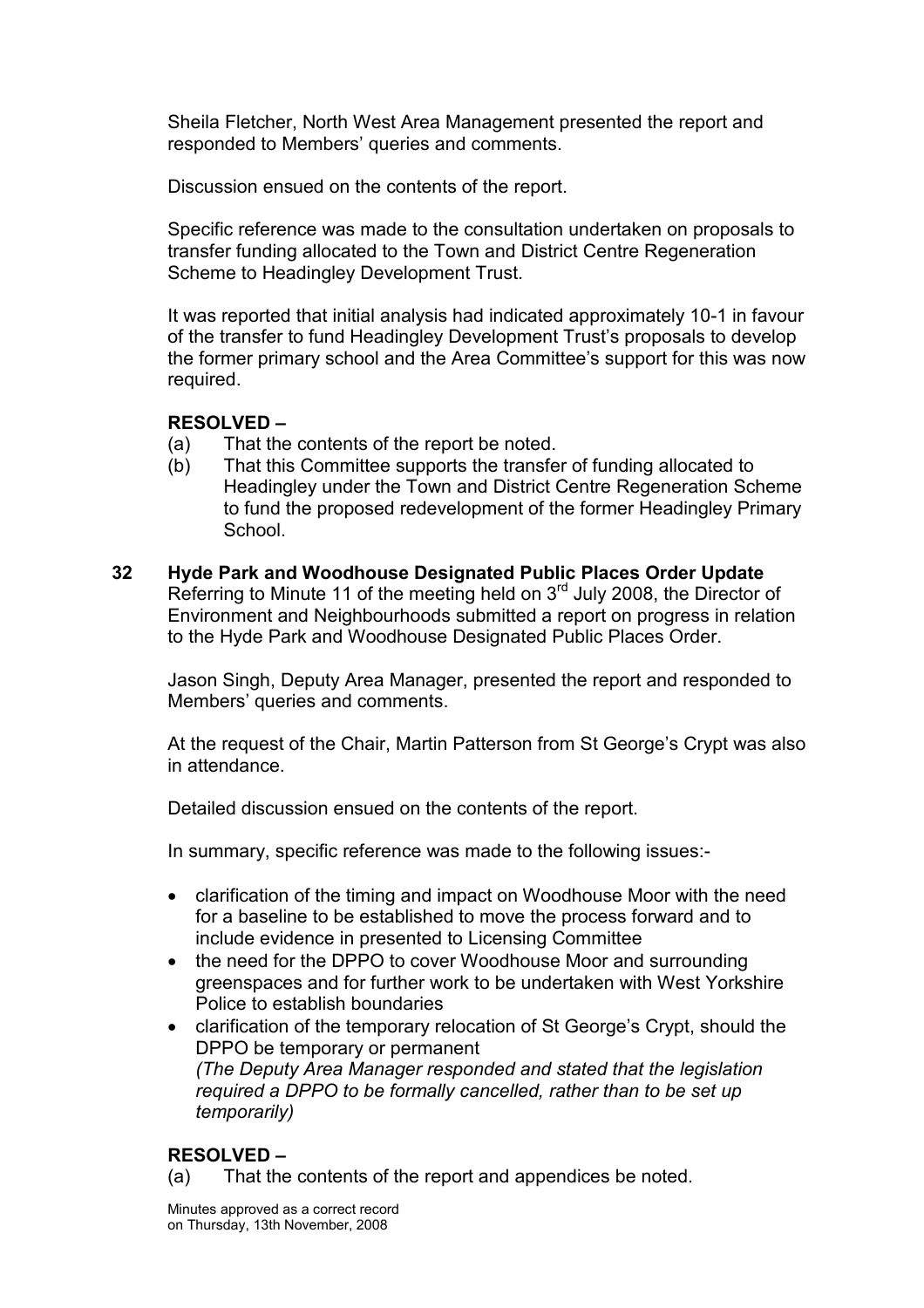(b) That this Committee supports the approach of creating two DPPOs covering Little London and Little Woodhouse immediately with consultation for a further DPPO to cover Woodhouse Moor and nearby residential areas and greenspaces to be commenced in September/ October 2008.

#### 33 Forum and Sub Group Update Report

The Director of Environment and Neighbourhoods submitted a report providing the meeting with full minutes and key messages from ward forums and sub groups that have taken place since the last Area Committee.

Discussion ensued on the contents of the report and appendices and Councillor J Illingworth made specific reference to St Ann's Mills, Kirkstall where it was agreed that the issues of concern would be debated at the next meeting of the Planning Sub Group.

RESOLVED – That the contents of the report and appendices be noted.

#### 34 Streetscene Services - North West (Inner) Area

A report of Streetscene Services on streetscene services within the North West (Inner) area was submitted.

The following officers' were in attendance:-

Andrew Mason, Chief Environmental Services Officer Stephen Smith, Head of Environmental Services Ruth Lees, West North West Environmental Action Team Manager

Andrew Mason, Stephen Smith and Ruth Lees presented the report highlighting the key services provided by streetscene services within the NW Inner area.

Detailed discussion ensued on the contents of the report and appendices and for ease of reference, the Chair invited each Member to make representations on the report content.

In summary, specific reference was made to the following issues:-

- the poor service provided when the public contacted Streetscene and the general attitude of front line staff
- the need to provide a better service around bin collections and to consider additional resources in this regard
- the continuing problems associated with landlords illegally dumping skips and the on-going difficulties encountered during Freshers' Week
- the need to provide more bins within the NW Inner area and to encourage people to report their complaints using different methods of communication
- the concerns expressed about the long delay in producing this report to this Committee and that parts of the report were factually incorrect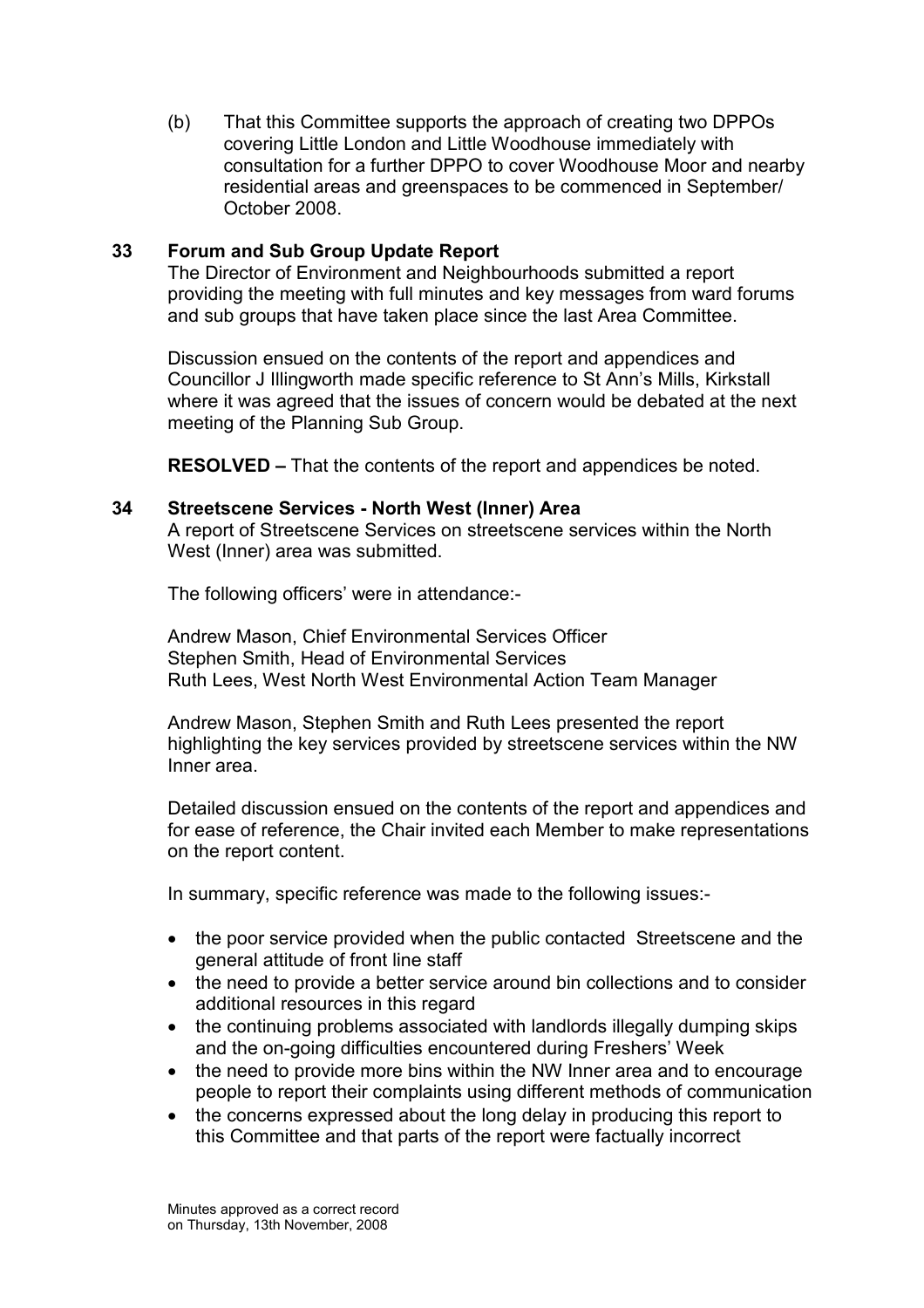- the need for weekly street cleaning and to commit more resources to the NW Inner area in view of its unique problems
- the concerns expressed about the increasing number of e mails received by Elected Members on a weekly basis from members of the public complaining about the service and the on-going communication problems within streetscene sevices
- the need to identify specified areas for enforcement within the NW Inner area
- the need for recycling measures to be made clearer with a view to helping the public
- the need for a more regular programme in relation to street gully cleaning
- the need to involve the universities and students' union more in streetscene issues and to address the shortfall of resources, especially within the Headingley Ward

The Chair then invited a 'sample' number of comments from members of the public prior to concluding discussions on this issue.

Officers from Environmental Services responded to the specific details raised at the meeting and gave an undertaking that such issues would be addressed without delay.

## RESOLVED –

- (a) That the contents of the report, together with the service delivery information that Streetscene provided for the North West Inner area be noted.
- (b) That the Chief Environmental Services Officer be requested to meet with each ward member of the Committee to discuss their individual priorities within the NW Inner area and to prepare a further report for consideration to a future meeting on the resource implications arising from these discussions.
- (c) That the work to be undertaken by the Leeds Student's Union around educating people in relation to recycling initiatives be fed into the Streetscene Sub Group.

#### 35 Student Accommodation Change-over : Feedback from activities

The Director of Environment and Neighbourhoods submitted a report providing the meeting with an overview of the increased services in operation across the student areas from 20<sup>th</sup> June to 18<sup>th</sup> July 2008.

## RESOLVED –

- (a) That the contents of the report, together with the initiatives undertaken and feedback received be noted.
- (b) That this Committee supports the continuation of the Student Changeover initiative.
- (c) That this Committee supports the recommendations for next year as outlined in the report now submitted.